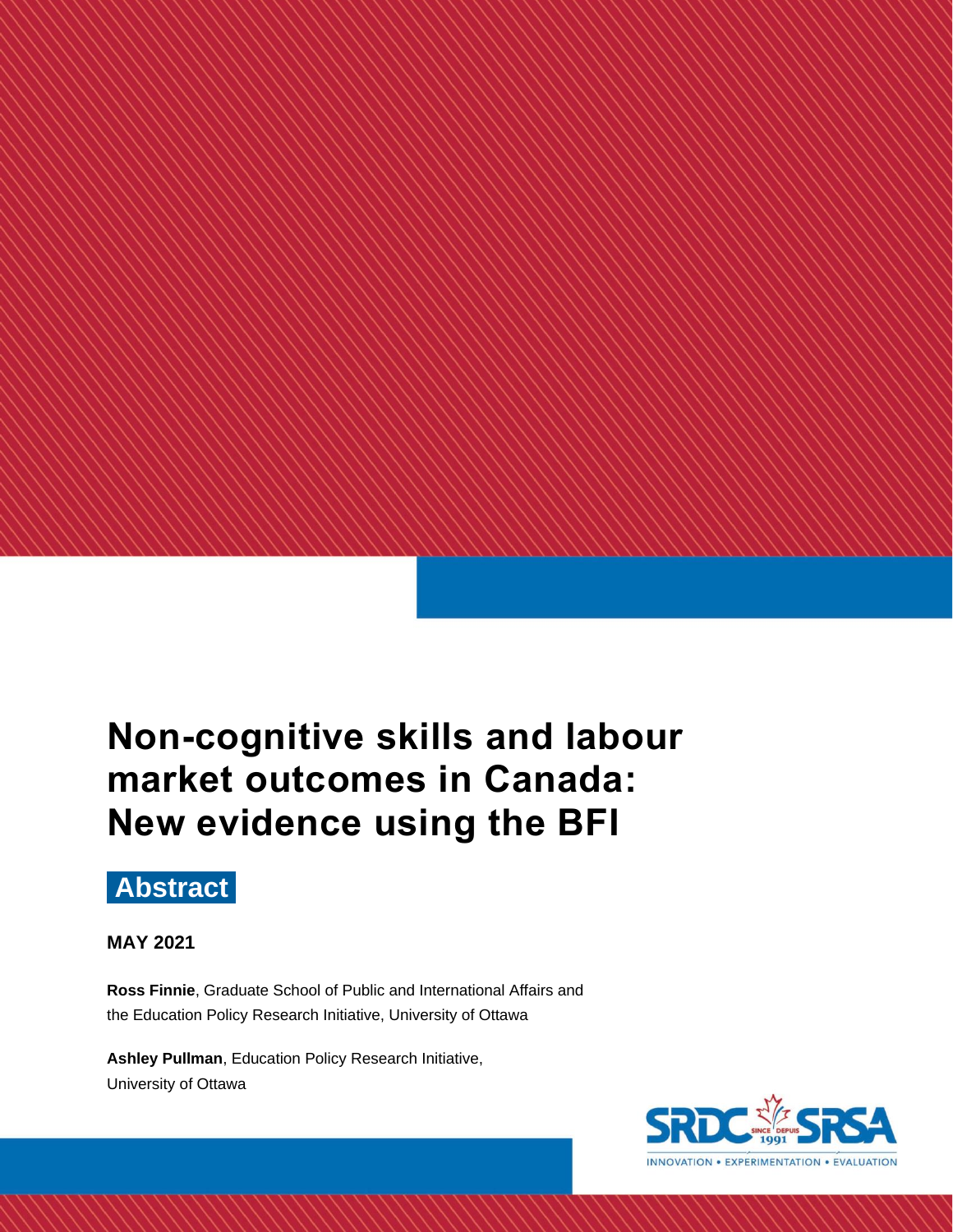#### **SRDC Board of Directors**

Richard A. Wagner Partner, Norton Rose Fulbright LLP

Gordon Berlin Research Professor, Georgetown University and Past President, MDRC

Erica Di Ruggiero, Ph.D. Director, Centre for Global Health Director, Collaborative Specialization in Global Health Dalla Lana School of Public Health, University of Toronto

Robert Flynn, Ph.D. Emeritus professor, School of Psychology, University of Ottawa

Pierre-Gerlier Forest, Ph.D., FCAHS Director and Palmer Chair School of Public Policy, University of Calgary

Marie-Lison Fougère Deputy Minister – Ministry for Seniors and Accessibility Deputy Minister – Ministry of Francophone Affairs

Renée F. Lyons, Ph.D. Founding Chair and Scientific Director Emeritus, Bridgepoint Collaboratory for Research and Innovation, University of Toronto

James R. Mitchell, Ph.D. Founding partner, Sussex Circle

Andrew Parkin, Ph.D. Executive Director of the Environics Institute

Nancy Reynolds Managing Partner, Sterling Lifestyle Solutions

#### **SRDC President and CEO**

David Gyarmati

#### **The Social Research and Demonstration Corporation**

**(SRDC)** is a non-profit research organization, created specifically to develop, field test, and rigorously evaluate new programs. SRDC's two-part mission is to help policy-makers and practitioners identify policies and programs that improve the well-being of all Canadians, with a special concern for the effects on the disadvantaged, and to raise the standards of evidence that are used in assessing these policies.

Since its establishment in December 1991, SRDC has conducted over 400 projects and studies for various federal and provincial departments, municipalities, as well as other public and non-profit organizations. SRDC has offices located in Ottawa and Vancouver, and satellite offices in Calgary, Edmonton, Montreal, and Winnipeg.

For more information on SRDC, contact

Social Research and Demonstration Corporation 55 Murray Street, Suite 400 Ottawa, Ontario K1N 5M3 613-237-4311 | 1-866-896-7732 [info@srdc.org](mailto:info@srdc.org) | [www.srdc.org](file:///C:/Documents%20and%20Settings/cmallory/Local%20Settings/Temp/Temporary%20Directory%201%20for%20gender%20differences_D3%20docx.zip/www.srdc.org)

*Vancouver Office* 789 West Pender Street, Suite 440 Vancouver, British Columbia V6C 1H2 604-601-4070

*Remote offices:*

- Calgary
- **Edmonton**
- Montreal
- **Winnipeg**

1-866-896-7732

Published in 2021 by the Social Research and Demonstration Corporation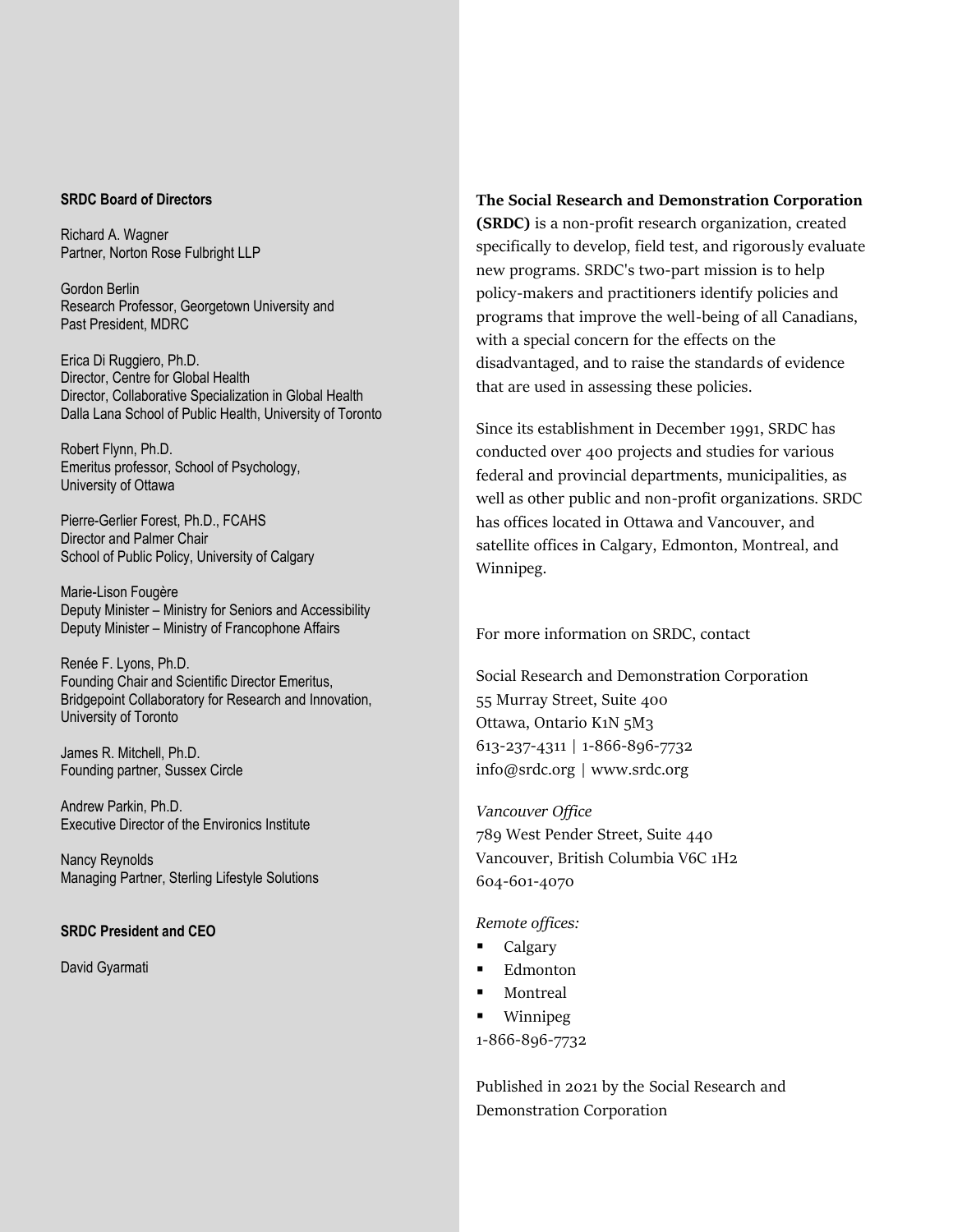# **ABSTRACT**

This report presents an analysis of the relationship between "non-cognitive" skills and employment, earnings, and workplace activities in Canada. Using data from the Longitudinal and International Study of Adults, we address four main research questions:

- 1. How are non-cognitive skills related to employment status and earnings both before and after controlling for a range of individual characteristics, educational attainment, and cognitive skills?
- 2. Does the association between non-cognitive skills and these labour market outcomes differ by gender, age, and immigration background?
- 3. Do non-cognitive skills matter more or less among high, mid, and low earnings individuals?
- 4. How are non-cognitive skills related to the probability of engaging in various constructive workplace activities, again both before and after controlling for the individual characteristics and educational attainment?

To measure non-cognitive skills, we employ the Big Five Inventory (BFI), a widely used assessment that measures "individual differences in people's characteristic patterns of thinking, feeling, and behaving" (Soto & John, 2017, p. 69) across five dimensions: openness, conscientiousness, extraversion, agreeableness, and emotional stability. We investigate the relationship between each BFI domain and employment status, earnings, and workplace activities using a series of regression models which include variables representing the five BFI domains first on their own and then along with various combinations of the control variables.

Among the main findings, individuals who have high conscientiousness scores are more likely to be employed and to earn more, but these effects are largely driven by the results for women and the effects are much more limited for men. Conversely, emotional stability is also positively related to employment and earnings, but in the case of employment only without controlling for other factors for the entire sample taken together, and when looked at separately the effects are confined to men and are not significant for women. Extraversion is positively related to earnings for young adults and higher engagement in productive workplace activities across the entire sample. Individuals with high openness scores earn less but are more likely to engage in a range of constructive workplace activities. Finally, people with high agreeableness scores also earn less — an earnings penalty that is more pronounced among low earners.

Policy focused on skill development usually targets cognitive and other essential skills, including essential skills such as literacy and numeracy, but the evidence presented here suggests that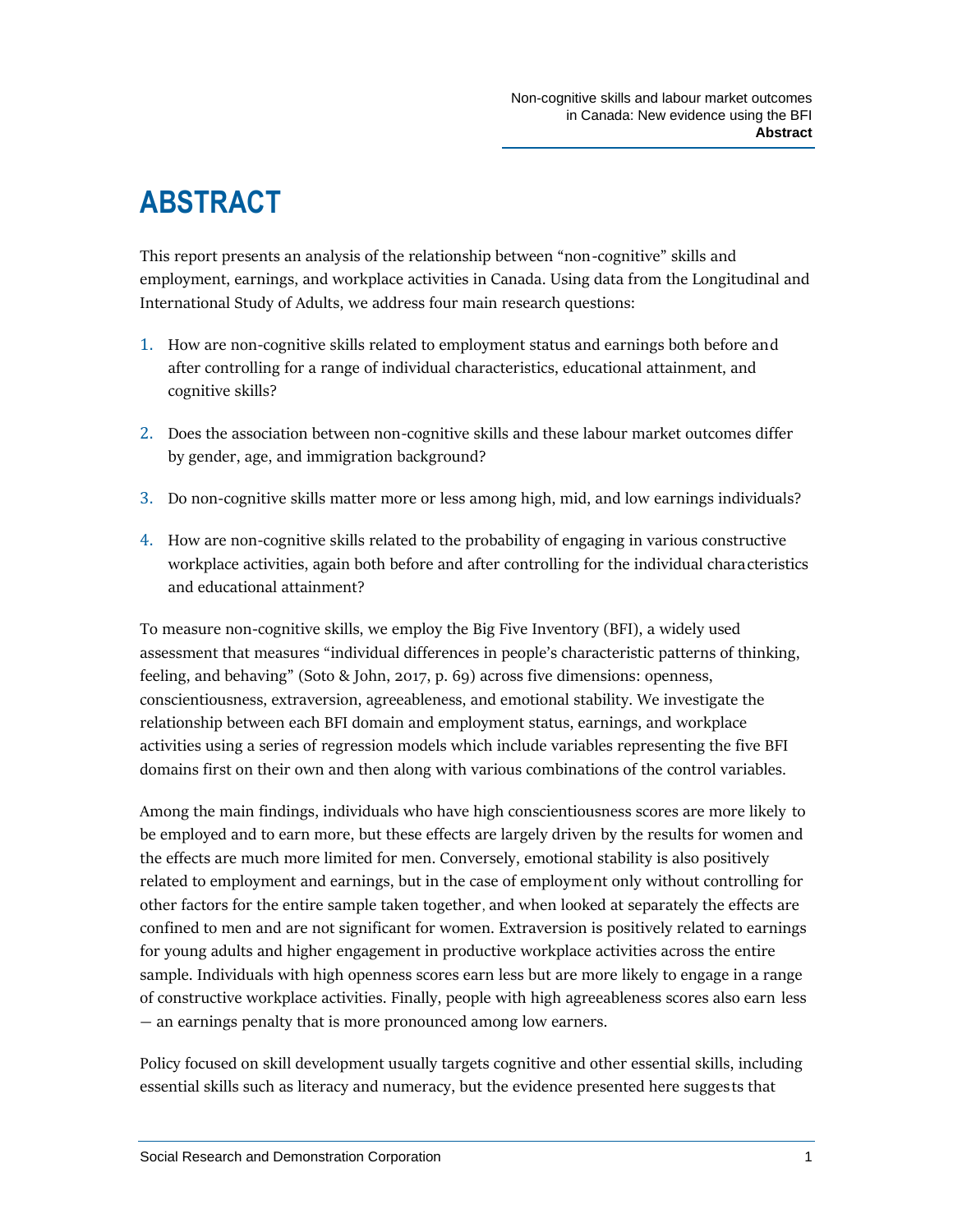non-cognitive skills also matter and should potentially be considered in education and training policy, while further research is needed to help further inform these and related discussions.